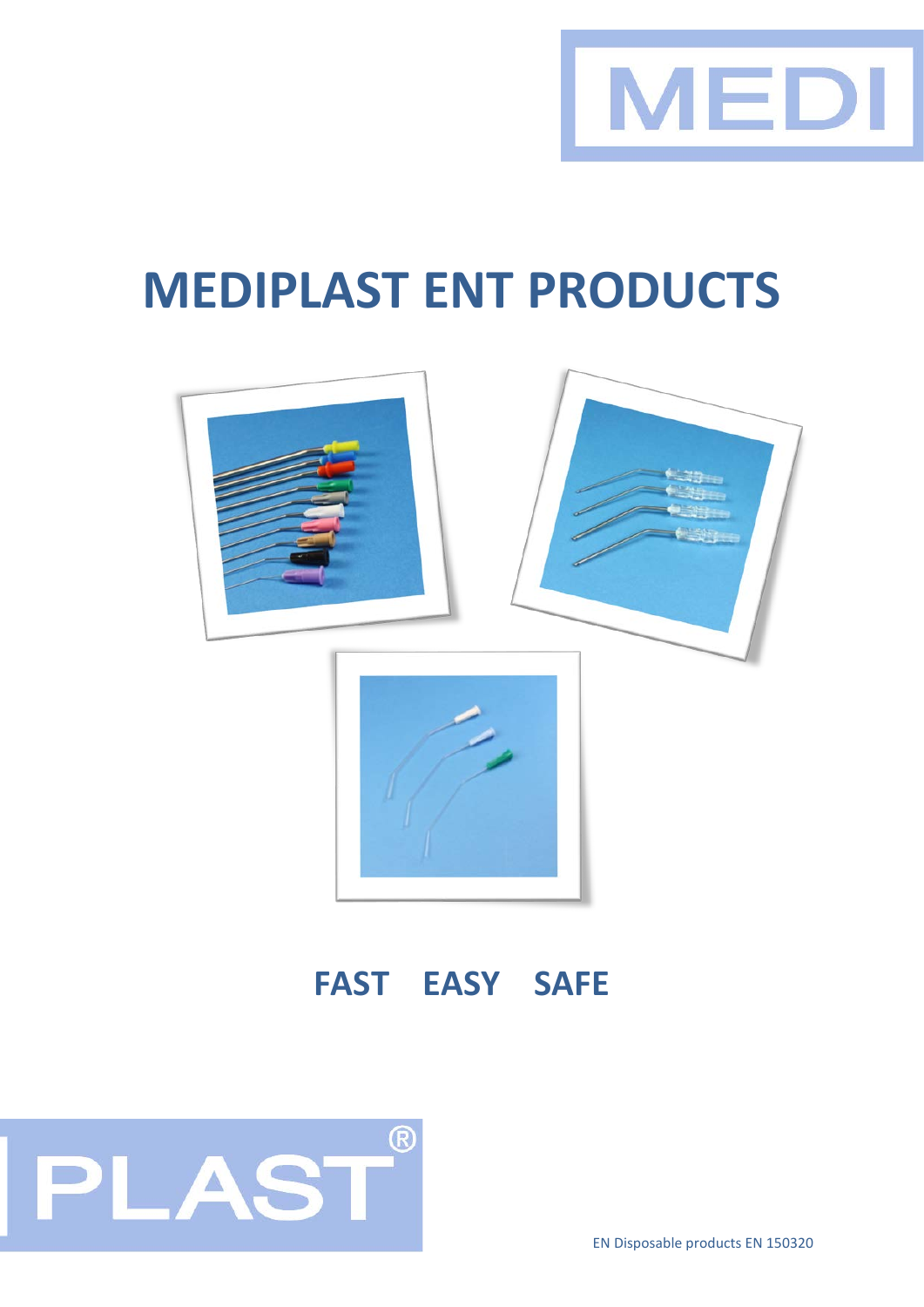### **MEDIPLAST ENT PRODUCTS**

The Mediplast ENT products are the leading single use choice when you are looking for a vast range of suction tips and disposable accessories. Our motto is:

High quality - Safe products - Easy and Fast

Doctors all over the world prefer the Mediplast products for numerous reasons;

#### • **Guaranteed clean and sterile**

It is time consuming and very difficult to clean the reusable suction instruments. There is a clear trend all over the world to use single use products in healthcare in order to have a better quality control and avoid cross infections.

#### • **Cost efficient**

Only the "real" price of cleaning and re-sterilizing a reusable tool (not even the cost of the tool included) compared to using a disposable one, is often higher than the Mediplast disposable products.

#### • **Specially designed for ENT examination and surgery**

The Mediplast metal and plastic suction tips were designed in close collaboration with ENT doctor's. Important features are the angle of the suction tips, which enables the doctor to have a free view through the microscope and the suction control handle connector that facilitates quick change of suction tips during surgery.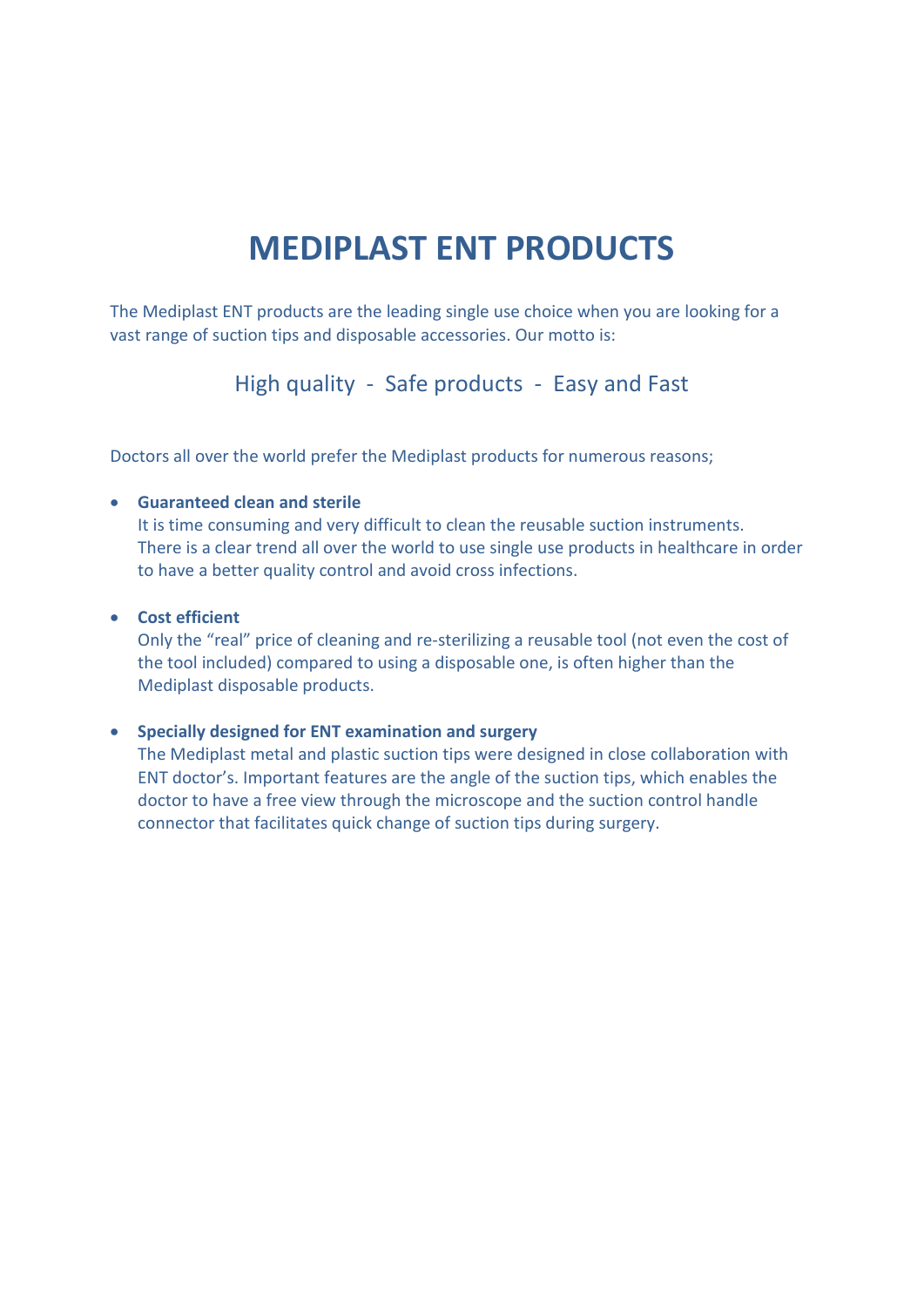## **Otology**

#### **METAL SUCTION TIPS MEDIPLAST®**

| 6066500040   |        | $0.4 \times 70$ mm  | lilac  | luer-lock |
|--------------|--------|---------------------|--------|-----------|
| 6066507040   |        | 0,4/0,7 x 77 mm     | lilac  | luer-lock |
| 6066500070   |        | $0.7 \times 70$ mm  | black  | luer-lock |
| 6066500100 * |        | $1.0 \times 70$ mm  | brown  | luer-lock |
| 6066500120   |        | 1,2 x 70 mm         | pink   | luer-lock |
| 6066500140 * |        | 1,4 x 70 mm         | white  | luer-lock |
| 6066501140 * |        | 1,4 x 70 mm         | white  | round hub |
| 6066500170 * |        | 1,7 x 70 mm         | grey   | luer-lock |
| 6066500208   |        | 2,0 x 70 mm         | green  | luer-lock |
| 6066502140 * |        | 2,0 x 70 mm         | green  | round hub |
| 6066500045   |        | $0.4 \times 80$ mm  | lilac  | luer-lock |
| 6066500072   |        | $0.7 \times 80$ mm  | black  | luer-lock |
| 6066500102   |        | 1,0 x 80 mm         | brown  | luer-lock |
| 6066500122   |        | 1,2 x 80 mm         | pink   | luer-lock |
| 6066500142 * |        | 1,4 x 80 mm         | white  | luer-lock |
| 6066501180 * |        | 1,4 x 80 mm         | white  | round hub |
| 6066500172   |        | 1,7 x 80 mm         | grey   | luer-lock |
| 6066500200 * |        | 2,0 x 80 mm         | green  | luer-lock |
| 6066502200   |        | 2,0 x 80 mm         | green  | round hub |
| 6066500250 * |        | 2,5 x 80 mm         | orange | round hub |
| 6066500300   |        | 3,0 x 80 mm         | blue   | round hub |
| 6066500400 * |        | 4,0 x 80 mm         | yellow | round hub |
| 6066509100 * |        | $1,0 \times 100$ mm | brown  | luer-lock |
| 6066509122   |        | 1,2 x 100 mm        | pink   | luer-lock |
| 6066509140 * |        | 1,4 x 100 mm        | white  | luer-lock |
| 6066501100   |        | 1,4 x 100 mm        | white  | round hub |
| 6066509170   |        | 1,7 x 100 mm        | grey   | luer-lock |
| 6066509200 * |        | 2,0 x 100 mm        | green  | luer-lock |
| 6066502100   |        | 2,0 x100 mm         | green  | round hub |
| 6066509250   | $\ast$ | 2,5 x 100 mm        | orange | round hub |
| 6066509300   |        | 3,0 x 100 mm        | blue   | round hub |
|              |        |                     |        |           |





\* also available in big-pack

#### **METAL SUCTION TIPS MEDIPLAST® TYPE OLIVE**

| 6066500510 | $1.0 \times 60$ mm  | brown | luer-lock |
|------------|---------------------|-------|-----------|
| 6066510070 | $1.0 \times 70$ mm  | brown | luer-lock |
| 6066510080 | $1,0 \times 80$ mm  | brown | luer-lock |
| 6066510100 | $1,0 \times 100$ mm | brown | luer-lock |
| 6066500514 | $1,4 \times 60$ mm  | white | luer-lock |
| 6066514070 | $1,4 \times 70$ mm  | white | luer-lock |
| 6066514080 | 1,4 x 80 mm         | white | luer-lock |
| 6066514100 | 1,4 x 100 mm        | white | luer-lock |
| 6066517070 | 1,7 x 70 mm         | grey  | luer-lock |
| 6066517080 | 1,7 x 80 mm         | grey  | luer-lock |
| 6066517100 | 1,7 x 100 mm        | grey  | luer-lock |
| 6066500520 | $2,0 \times 60$ mm  | green | luer-lock |
| 6066520070 | $2.0 \times 70$ mm  | green | luer-lock |
| 6066520080 | $2,0 \times 80$ mm  | green | luer-lock |
| 6066520100 | 2,0 x 100 mm        | green | luer-lock |
|            |                     |       |           |

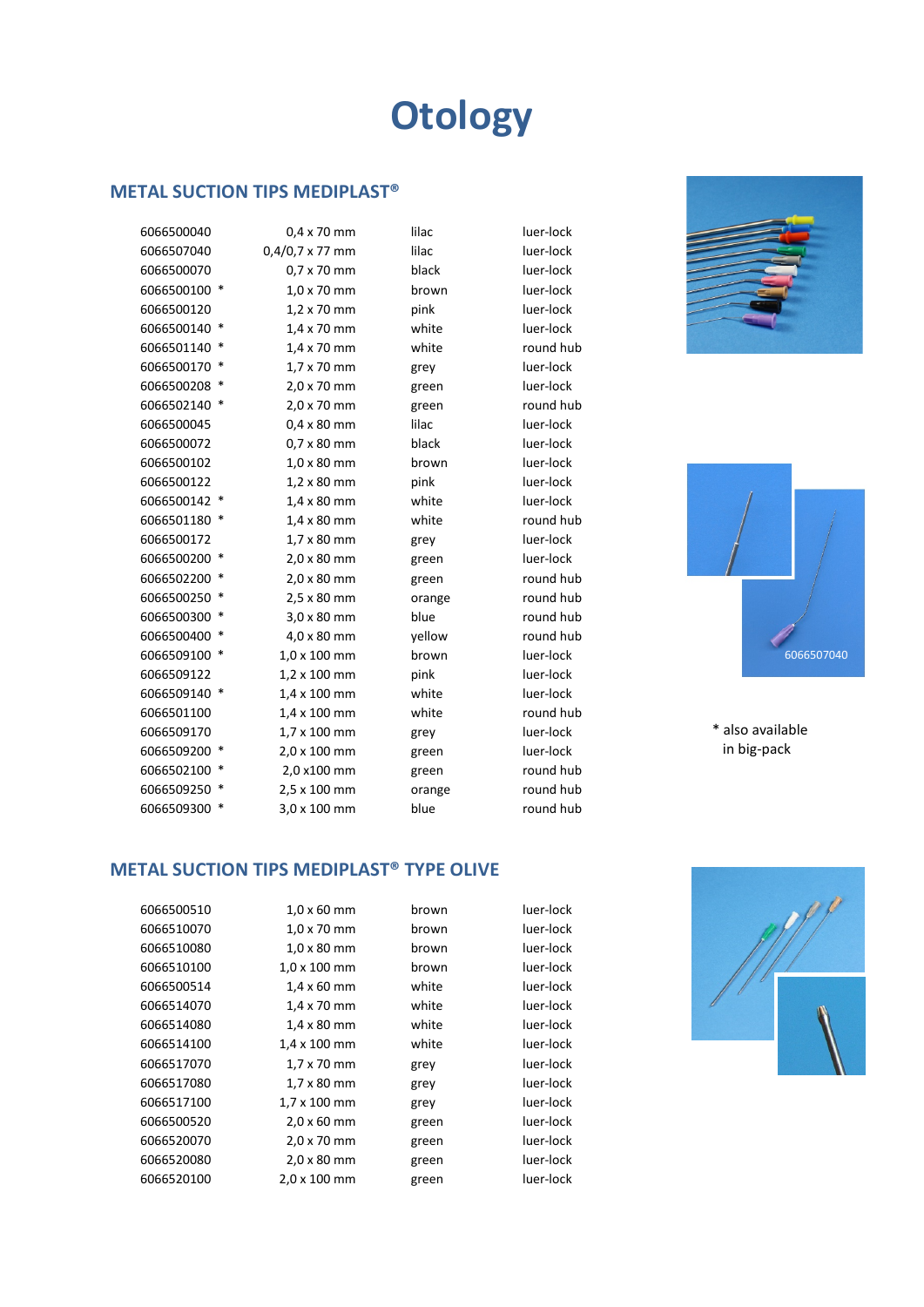#### **AURAL SPECULUMS MEDIPLAST®**

| 606625 | 2,50 mm |
|--------|---------|
| 606630 | 3,25 mm |
| 606640 | 4,00 mm |
| 606650 | 5,00 mm |
| 606660 | 6,00 mm |
| 606670 | 7,00 mm |
| 606680 | 8,00 mm |

#### **SIEGLE PNEUMATIC HEAD MEDIPLAST®**

| 6066508 | Siegle pneumatic head |
|---------|-----------------------|
|---------|-----------------------|

#### **SUCTION TIP HANDLES MEDIPLAST®**

| 606650992  | with suction control    |   |
|------------|-------------------------|---|
| 606650509  | witouth suction control | 2 |
| 6066500990 | with suction control    | ર |
| 6066500991 | with suction control    |   |

#### **MEDIBENDER MEDIPLAST®**

A bending instrument for Metal Suction Tips

For 1,0, 1,4, 2,0, 3,0 and 4,0 mm

#### **MYRINGOTOMY SCALPEL MEDIPLAST®**

| 6066121070 | 1,0 x 70 mm, pink, triple cut edges |
|------------|-------------------------------------|
| 6066121370 | 1,3 x 70 mm, red, triple cut edges  |
| 6066121170 | 1,0 x 70 mm, orange, double edged   |

#### **MYRINGOTOMY SET MEDIPLAST®**

Several different sets for Paracentesis surgery are available

#### **EAR SURGERY PROCEDURE SETS MEDIPLAST®**

Many types of standard sets are available in stock











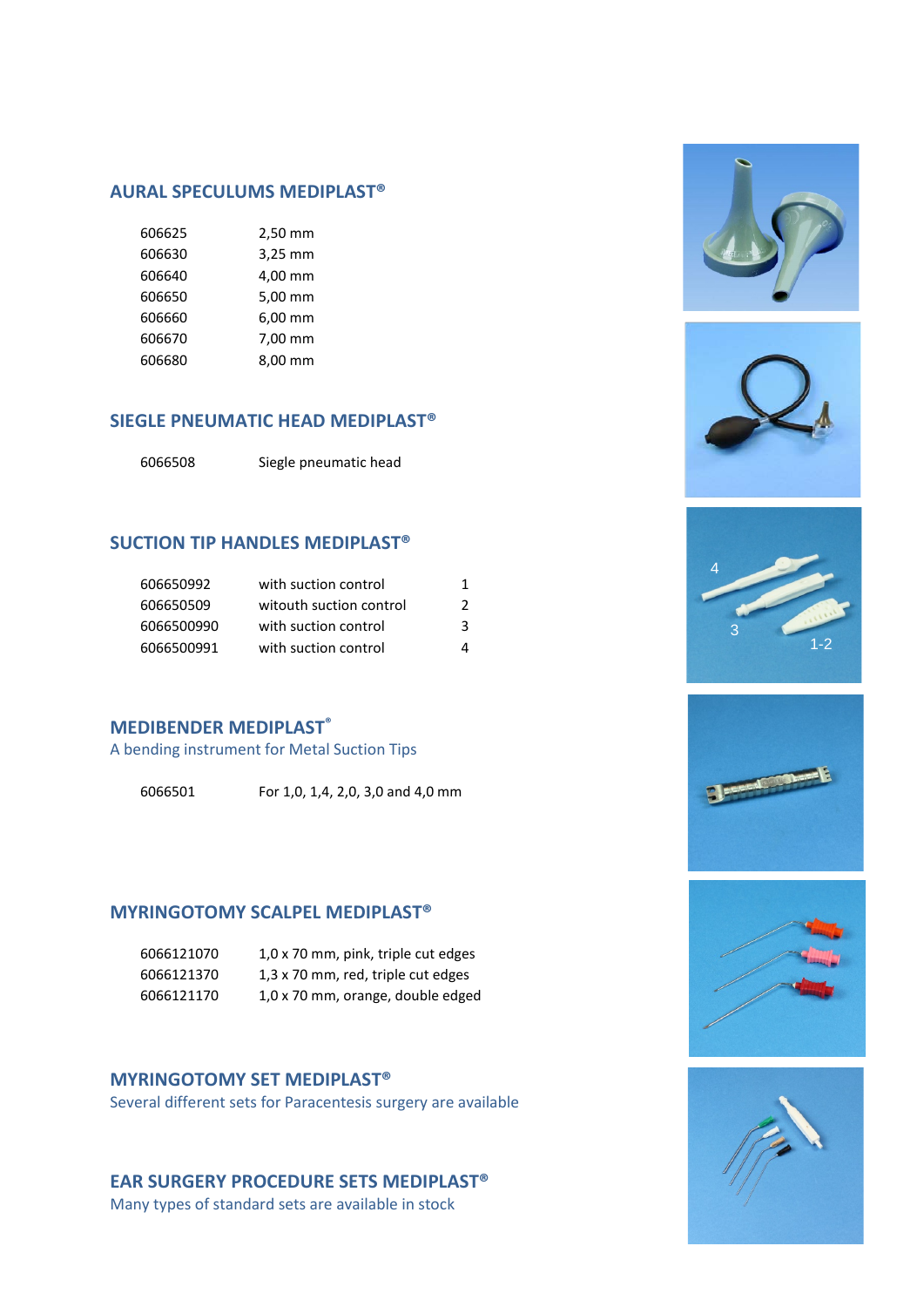### **LARYNGOLOGY**

#### **METAL SUCTION TIP MEDIPLAST® TYPE**

#### **BRONCHOSCOPY**

With transparent handle with suction control

| 6061616232VC | 2,0 x 300 mm |
|--------------|--------------|
| 6061616233VC | 3,0 x 300 mm |
| 6061616234VC | 4,0 x 300 mm |
|              |              |
| 6061616242VC | 2,0 x 400 mm |
| 6061616243VC | 3,0 x 400 mm |
| 6061616244VC | 4,0 x 400 mm |
|              |              |
| 6061616252VC | 2,0 x 500 mm |
| 6061616253VC | 3,0 x 500 mm |
| 6061616254VC | 4.0 x 500 mm |
|              |              |
| 6061616262VC | 2,0 x 550 mm |
| 6061616263VC | 3,0 x 550 mm |
| 6061616264VC | 4,0 x 550 mm |

#### With transparent handle without suction control

| 6061616232 | $2.0 \times 300$ mm |
|------------|---------------------|
| 6061616233 | $3.0 \times 300$ mm |
| 6061616234 | 4,0 x 300 mm        |

#### **METAL SUCTION TIP MEDIPLAST® TYPE TONS**

With transparent handle and with suction control

6066502040 4,0 x 190 mm

#### **PLASTIC SUCTION TIPS MEDIPLAST®**

| 6066101023   | 2,0 x 100 mm | green | single bent, short |
|--------------|--------------|-------|--------------------|
| 6066101023BP | 2,0 x 100 mm | green | single bent, short |
| 6066101627   | 2,0 x 160 mm | green | double bent        |
| 6066100627   | 2,0 x 160 mm | green | single bent        |
| 6066101635   | 3,0 x 160 mm | blue  | double bent        |
| 6066100635   | 3,0 x 160 mm | blue  | single bent        |
| 6066100635BP | 3,0 x 160 mm | blue  | single bent        |
| 6066101643   | 4,0 x 160 mm | white | double bent        |
| 6066100643   | 4,0 x 160 mm | white | single bent        |
| 6066100643BP | 4,0 x 160 mm | white | single bent        |





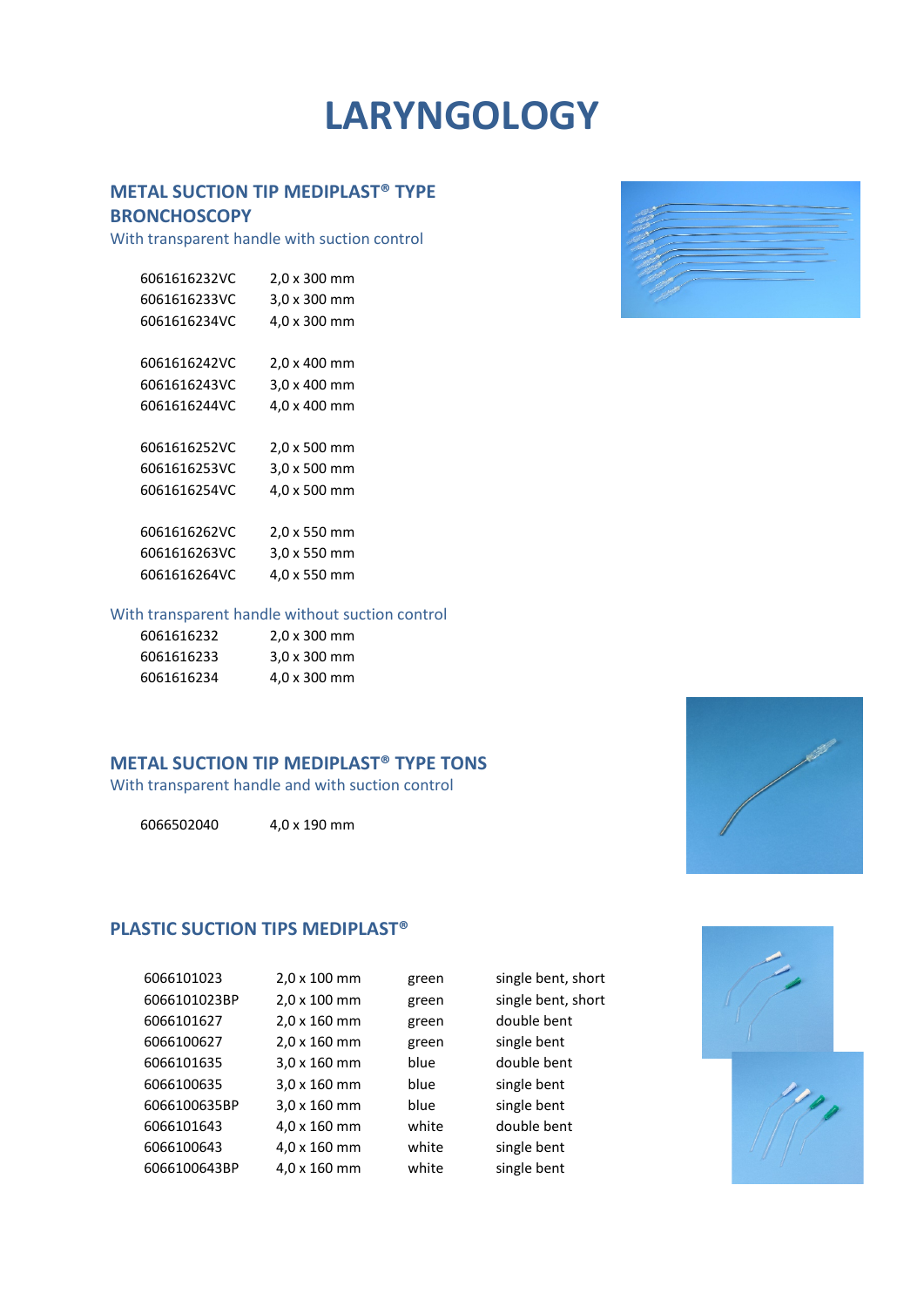### **RHINOLOGY**

#### **METAL SUCTION TIPS MEDIPLAST® TYPE NASAL**

| 6066516020 | $2.0 \times 150$ mm | green  | luer-lock |
|------------|---------------------|--------|-----------|
| 6066516030 | $3.0 \times 150$ mm | blue   | round hub |
| 6066516040 | $4.0 \times 150$ mm | vellow | round hub |
| 6066502150 | $2.0 \times 150$ mm | green  | round hub |

#### **METAL SUCTION TIPS MEDIPLAST®**

#### With transparant handle and suction control

| 6066509120 | $2.0 \times 110$ mm | 6066516120 | $2.0 \times 150$ mm |
|------------|---------------------|------------|---------------------|
| 6066509125 | $2.5 \times 110$ mm | 6066516130 | $3.0 \times 150$ mm |
| 6066509130 | $3.0 \times 110$ mm | 6066516140 | 4,0 x 150 mm        |
| 6066509135 | $3.5 \times 110$ mm |            |                     |
|            |                     |            |                     |

#### With transparant handle without suction control

| 6066516121 | $2.0 \times 150$ mm |
|------------|---------------------|
| 6066516131 | $3.0 \times 150$ mm |
| 6066516141 | 4,0 x 150 mm        |

#### With transparent handle, 2 sideholes on tip end and suction control<br>6066509020  $2.0 \times 110 \text{ mm}$

| pubbsuyuzu | <b>2.0 X 110 MM</b>         |
|------------|-----------------------------|
| 6066509025 | $2.5 \times 110 \text{ mm}$ |
| 6066509030 | $3.0 \times 110$ mm         |
| 6066509035 | $3.5 \times 110$ mm         |

#### **METAL SUCTION TIPS MEDIPLAST® TYPE FERG**

#### With transparent handle and suction control

| 6066501020   | $2.0 \times 150$ mm |
|--------------|---------------------|
| 6066501030 * | $3.0 \times 150$ mm |
| 6066501040 * | 4,0 x 150 mm        |

#### As above but with sidehole on tip end and suction control

| 6066511020 | $2.0 \times 150$ mm |
|------------|---------------------|
| 6066511030 | $3.0 \times 150$ mm |
| 6066511040 | 4,0 x 150 mm        |

#### **METAL SUCTION TIPS MEDIPLAST® TYPE FRAZ**

#### With transparent handle and suction control

| 6066508020 * | $2.0 \times 110 \text{ mm}$ |
|--------------|-----------------------------|
| 6066508030   | $3.0 \times 110$ mm         |
| 6066508040   | 4,0 x 110 mm                |

#### **METAL SUCTION TIPS MEDIPLAST® TYPE ENDO**

#### With transparent handle and without suction control

| 2,0 x 120 mm |
|--------------|
| 2,5 x 120 mm |
| 3,0 x 120 mm |
| 3,5 x 120 mm |
| 4,0 x 120 mm |
|              |



\* also available in big-pack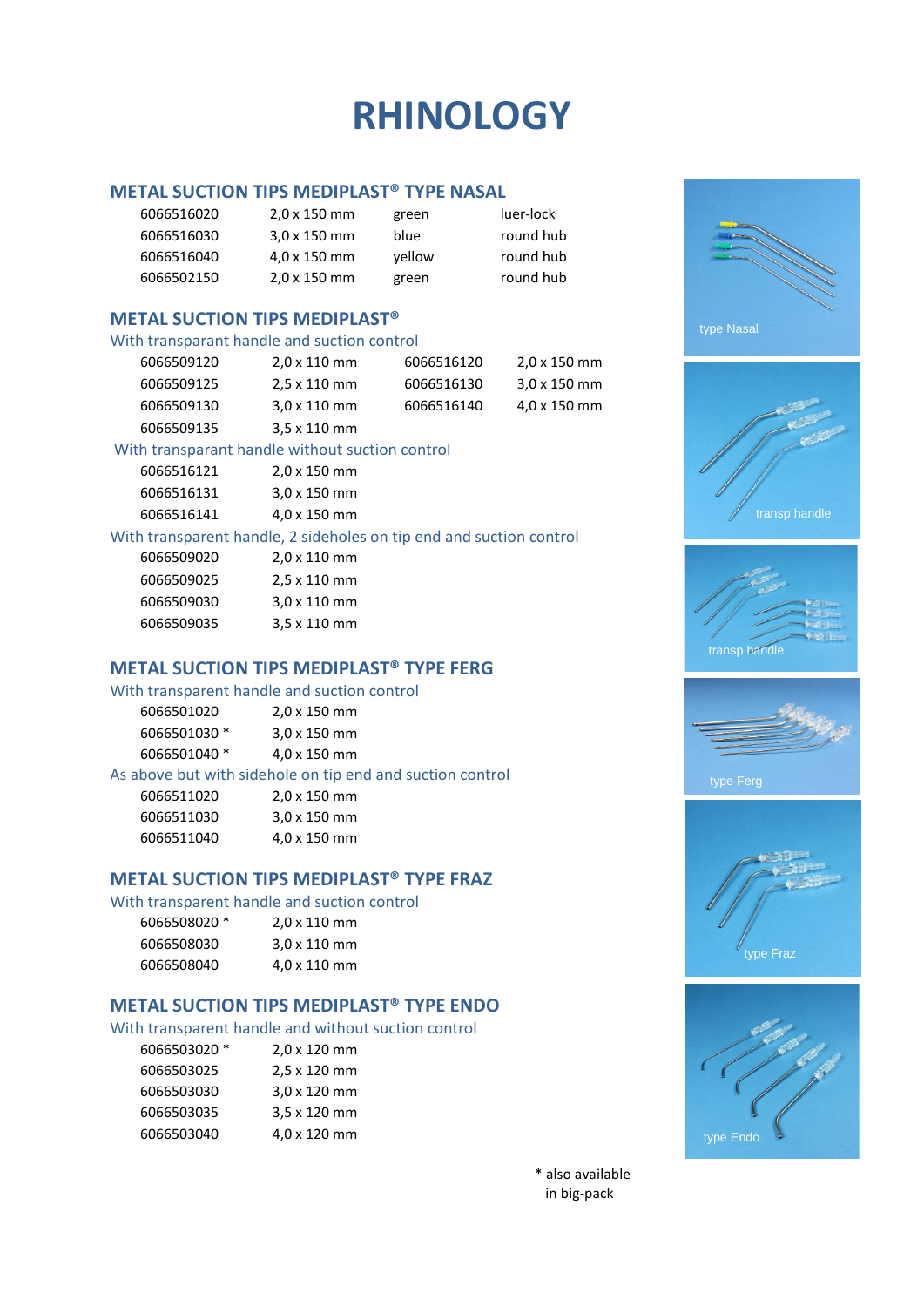#### **METAL SUCTION TIPS MEDIPLAST® TYPE ZOELLNER**

With transparent handle

| 6066504020 | 2,  |
|------------|-----|
| 6066504025 | 2,5 |
| 6066504030 | 3,  |
| 6066514025 | 2,5 |

 2,0 x 130 mm without suction control 2,5 x 130 mm without suction control 3,0 x 130 mm without suction control 5 x 90 mm with suction controll



#### **PREFORMED SINUS CATHETER MEDIPLAST®**

Post Operative Maxillary Sinus Flusher

6066505 Sterile Preformed Sinus Catheter